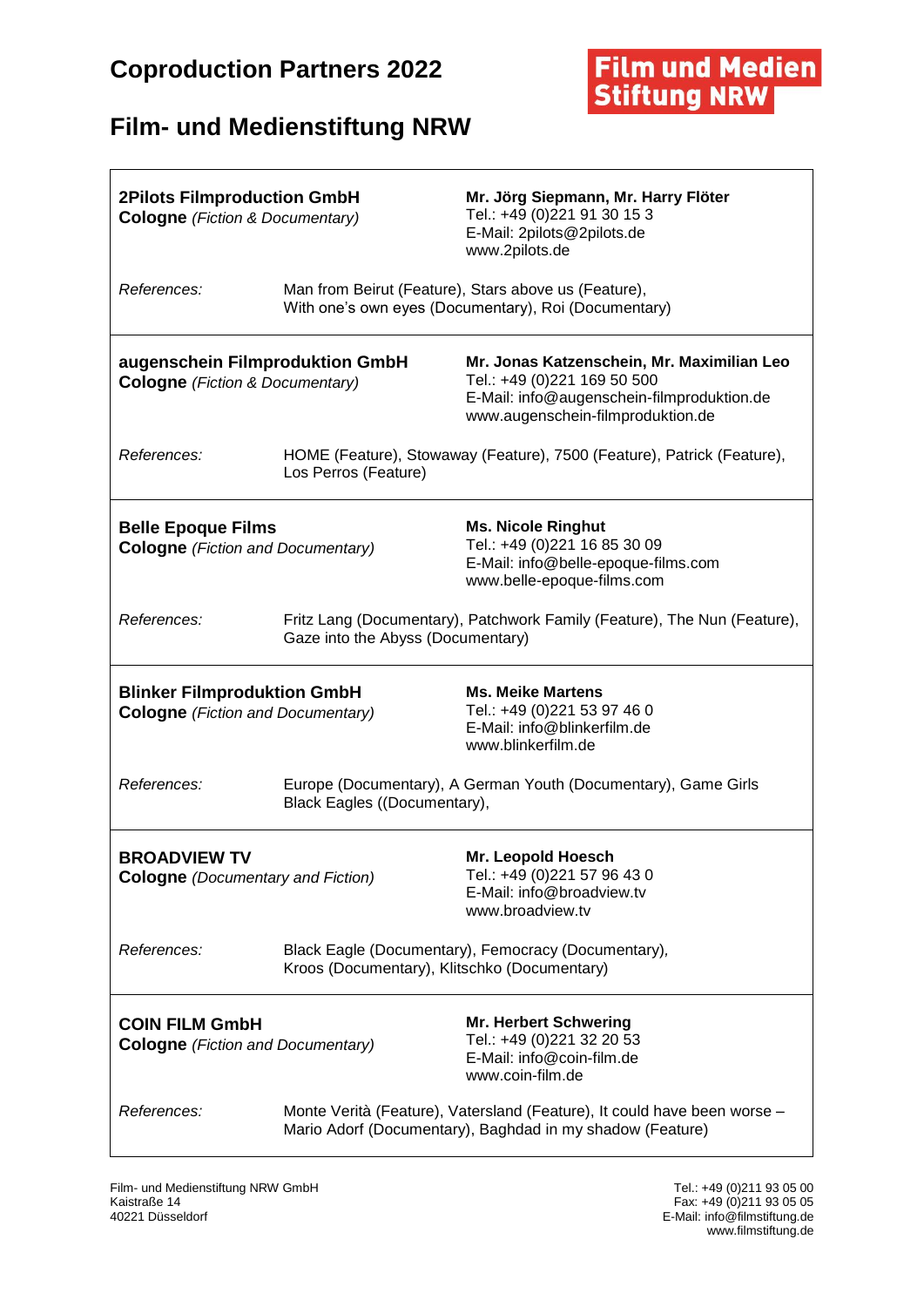### **Film- und Medienstiftung NRW**



| <b>COLOR OF MAY</b><br><b>Cologne</b> (Fiction and Documentary)           | <b>Imanov &amp; Blondiau Filmproduktion GbR</b> | Ms. Eva Blondiau, Mr. Elmar Imanov<br>Tel.: +49 (0)178 31 95 75 1<br>E-Mail: blondiau@colorofmay.com<br>E-Mail: imanov@colorofmay.com<br>www.colorofmay.com |
|---------------------------------------------------------------------------|-------------------------------------------------|-------------------------------------------------------------------------------------------------------------------------------------------------------------|
| References:                                                               | Arrhythmia (Feature)                            | End of Season, (Feature), The Swing of the Coffin Maker (Feature),                                                                                          |
| <b>Constantin Film Produktion GmbH</b><br><b>Cologne</b> (Fiction and TV) |                                                 | <b>Mr. Tom Spieß</b><br>Tel.: +49 (0)221 71 06 61 37<br>E-Mail: MVillares.extern@constantin-film.de<br>www.constantin-film.de                               |
| References:                                                               | Frau Müller muß weg (Feature)                   | The Surname (Feature), Contra (Feature), The First Name (Feature),                                                                                          |
| <b>Corso Film- und Fernsehproduktion</b><br>Cologne (Documentary)         |                                                 | Mr. Erik Winker, Mr. Martin Roelly<br>Tel.: +49 (0)221 20 53 37 00<br>E-Mail: corso@corsofilm.de<br>www.corsofilm.com                                       |
| References:                                                               |                                                 | Taming The Garden (Documentary), Zurhur's Daughters (Documentary)<br>Lost in Face (Documentary), Fighter (Documentary)                                      |
| dagstar Film<br><b>Cologne</b> (Fiction and Documentary)                  |                                                 | <b>Ms. Dagmar Niehage</b><br>Tel.: +49 (0)221 93 18 44 13<br>E-Mail: info@dagstarfilm.de<br>www.dagstarfilm.de                                              |
| References:                                                               | What We Leave Behind (Documentary)              | My Life as Lotta (Feature), Low Lights (Feature), Patty's Catchup (Feature),                                                                                |
| <b>Esani Film GmbH</b><br><b>Cologne</b> (Fiction)                        |                                                 | <b>Ms. Anita Elsani</b><br>Tel.: +49 (0)221 51 08 58 5<br>E-Mail: mail@elsani.com<br>www.elsani.com                                                         |
| References:                                                               |                                                 | The Albanian Virgin (Feature), The Promise (Series),<br>Eleanore & Colette (Feature), Alte Bande (Feature)                                                  |
| eitelsonnenschein Filmproduktion<br>GmbH<br>Cologne (Fiction)             |                                                 | Mr. Lutz Heineking, jr<br>Tel: +49 (0) 221 99 88 11 0<br>E-Mail: alles@eitelsonnenschein.de<br>www.eitelsonnenschein.de                                     |
| References:                                                               | Other parents (Series)                          | Keine besonderen Vorkommnisse (Series), Inside (Series),                                                                                                    |

Film- und Medienstiftung NRW GmbH<br>Kaistraße 14 december 1990 1991 1990 1991 1992 1993 1994 1994 1994 1995 1996 1997<br>Fax: +49 (0)211 93 05 05 Kaistraße 14 Fax: +49 (0)211 93 05 05 40221 Düsseldorf E-Mail: info@filmstiftung.de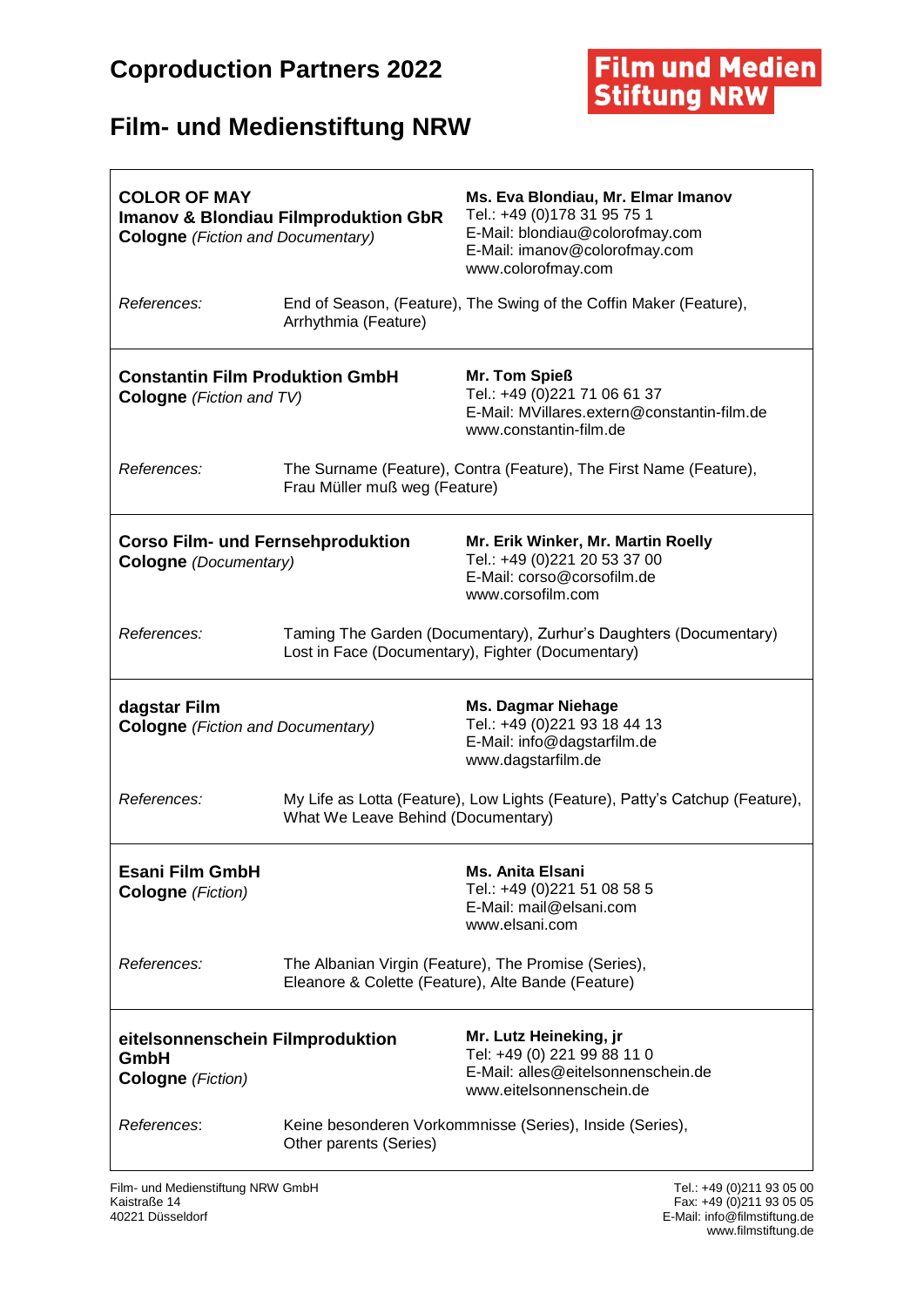### **Film- und Medienstiftung NRW**



| Ester.Reglin.Film<br>Cologne (Fiction)                                    |                                                | Ms. Roswitha Ester, Mr. Torsten Reglin<br>Tel.: +49 (0)221 16 92 51 95<br>E-Mail: post@ester-reglin-film.de<br>www.ester-reglin-film.de |
|---------------------------------------------------------------------------|------------------------------------------------|-----------------------------------------------------------------------------------------------------------------------------------------|
| References:                                                               | (Feature), We Monsters (Feature)               | Borrowed White (Feature), Kästner and Little Tuesday (Feature), Liebmann                                                                |
| <b>Gaumont GmbH</b><br>Cologne (Fiction)                                  |                                                | Mrs. Sabine de Mardt<br>Tel.: +49 (0) 221 277 999 - 0<br>E-Mail: buero@gaumont.com<br>www.gaumont.de                                    |
| References:                                                               | (Series), Hannibal (Series), Westwall (Series) | Die Wespe (Series), Nona and her daughters (Feature), Barbarians                                                                        |
| <b>Gifted Films West GmbH</b><br><b>Cologne</b> (Fiction and Documentary) |                                                | Mr. Reza Bahar<br>Tel.: +49 (0)221 16 85 30 04<br>E-Mail: info@giftedfilms.de<br>www.giftedfilms.de                                     |
| References:                                                               |                                                | A propos de Joan (Feature), The Lion Woman (Feature),<br>Asphalt Börning (Feature), Blacktape (Documentary)                             |
| <b>GRINGO films GmbH</b><br><b>Cologne</b> (Fiction, Animation)           |                                                | <b>Mr. Steve Hudson</b><br>Tel.: +49 (0)221 16 89 71 62<br>E-Mail: steve@gringo-films.com<br>www.gringo-films.com                       |
| References:                                                               | The 90 Minutes War (Feature)                   | Stitch Head (Feature), Bethlehem (Feature), Happy Hour (Feature),                                                                       |
| Heimatfilm GmbH & Co KG<br>Cologne (Fiction)                              |                                                | <b>Mrs. Bettina Brokemper</b><br>Tel.: +49 (0) 221 97 77 99 0<br>E-Mail: post@heimatfilm.biz<br>www.heimatfilm.biz                      |
| References:                                                               | Bal (Feature), Honey (Feature)                 | Daughters (Feature), A Winter's Tale (Feature), Hannah Arendt (Feature),                                                                |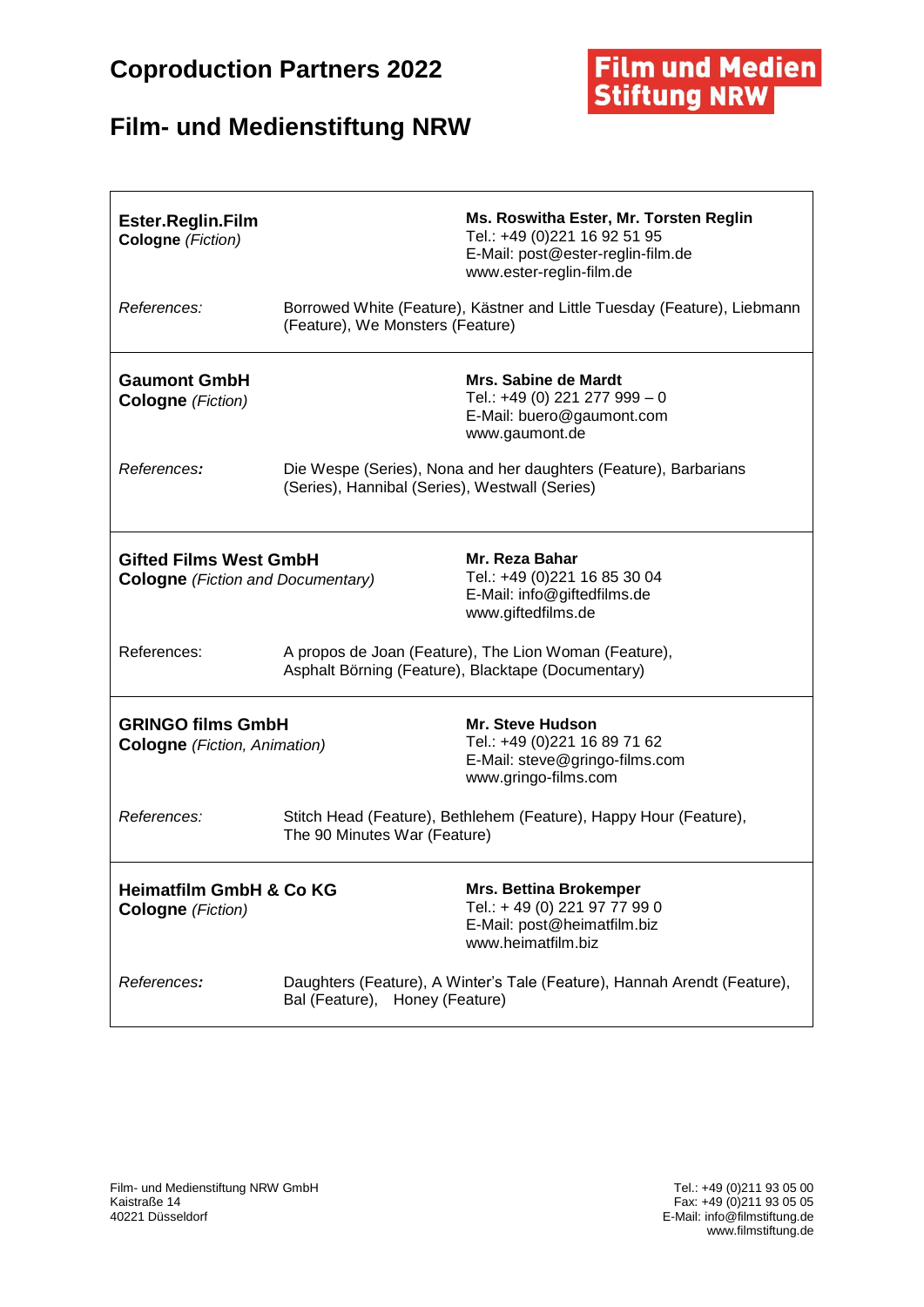#### **Film- und Medienstiftung NRW**



| <b>HUPE Film Fiktion</b><br><b>Cologne</b> (Fiction)                                                   |                                                 | <b>Mr. Andreas Brauer</b><br>Tel.: +49 (0)221 64 79 36 48<br>E-Mail: ab@hupefilmfiktion.de<br>www.hupefilmfiktion.de                                   |
|--------------------------------------------------------------------------------------------------------|-------------------------------------------------|--------------------------------------------------------------------------------------------------------------------------------------------------------|
| References:                                                                                            | An Island named Udo (Feature)                   | The Future is a lonely place (Feature), A Hitman's solitude (Feature),                                                                                 |
| <b>Karibufilm Produktion GmbH</b><br><b>Cologne</b> (Fiction and Documentary)                          |                                                 | <b>Mrs. Corinna Mehner</b><br>Tel.: +49 (0)221 95 43 28 30<br>E-Mail: office@karibufilm.de<br>www.karibufilm.de                                        |
| References:                                                                                            | Implosion (Feature)                             | Help, I shrunk my parents! (Feature), Help, I shrunk my teacher! (Feature),                                                                            |
| <b>LICHTBLICK</b><br><b>Film- und Fernsehproduktion</b><br><b>Cologne</b> (Fiction and Documentary)    |                                                 | Mr. Joachim Ortmanns,<br><b>Mr. Carl-Ludwig Rettinger</b><br>Tel.: +49 (0)221 92 57 52 0<br>E-Mail: info@lichtblick-film.de<br>www.lichtblick-film.com |
| References:                                                                                            | (Feature/ Documentary), The Beginner (Feature), | Mostly minimalistic (Feature), Loving Highsmith (Documentary), Easy Love                                                                               |
| <b>Made in Germany Filmproduktion</b><br><b>Cologne</b> (Fiction and Documentary)                      |                                                 | Ms. Dr. Melanie Andernach<br>Tel.: +49 (0)221 27 26 36 11<br>E-Mail: info@madeingermany-film.de<br>www.madeingermany-film.de                           |
| References:                                                                                            |                                                 | Lingui (Feature), Promised Lands (Documentary), Tailer (Feature),<br>Global Family (Documentary), Talking about Trees (Documentary)                    |
| <b>MMC Movies Köln GmbH</b><br><b>Cologne</b> (Soundstage/ Fiction)                                    |                                                 | Mr. Basti Griese<br>Tel.: +49 (0)221 25 00<br>E-Mail: film@mmc.de<br>www.mmc-studios.de / www.mmc.de                                                   |
| References:                                                                                            |                                                 | Chéri (Feature), Le Fabuleux Destin d'Amelie Poulin (Feature)                                                                                          |
| <b>Network Movie</b><br><b>Film- und Fernsehproduktion</b><br><b>Cologne</b> (Fiction and Documentary) |                                                 | <b>Mr. Wolfgang Cimera</b><br>Tel.: +49 (0)221 94 888 0<br>E-Mail: cimera.w@networkmovie.de<br>www.networkmovie.de                                     |
| References:                                                                                            | The Team (Series), West of Liberty (Series)     | The Forger (Feature), Nahschuss (Feature), Deutschstunde (Feature),                                                                                    |

Film- und Medienstiftung NRW GmbH<br>Kaistraße 14 december 1990 1991 1990 1991 1992 1993 1994 1994 1994 1995 1996 1997<br>Fax: +49 (0)211 93 05 05 Kaistraße 14 Fax: +49 (0)211 93 05 05<br>40221 Düsseldorf E-Mail: info@filmstiftung.de 40221 Düsseldorf E-Mail: info@filmstiftung.de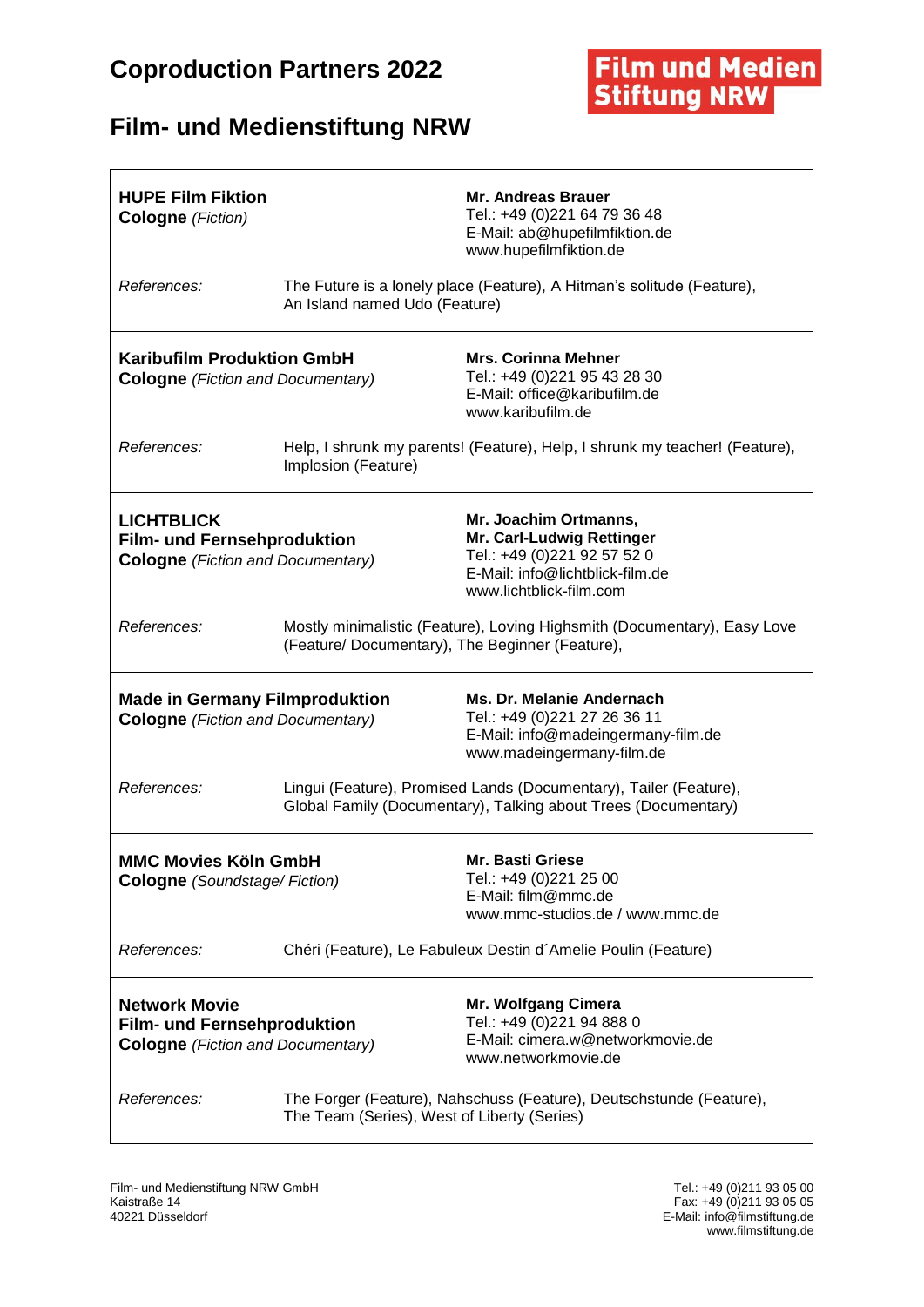#### **Film- und Medienstiftung NRW**



| <b>Pandora Film Produktion GmbH</b><br><b>Cologne</b> (Fiction and Documentary)              |                                                | Ms. Claudia Steffen, Mr. Christoph Friedel<br>Tel.: +49 (0)221 97 33 20<br>E-Mail: info@pandorafilm.com<br>www.pandorafilm.com                                       |
|----------------------------------------------------------------------------------------------|------------------------------------------------|----------------------------------------------------------------------------------------------------------------------------------------------------------------------|
| References:                                                                                  |                                                | Rabiye Kurnaz vs. George W. Bush (Feature), A piece of sky (Feature),<br>Je suis Karl (Feature), Gundermann (Feature), High Life (Feature)                           |
| Senator Film Köln<br>Cologne (Fiction)                                                       |                                                | Ms. Sonja Ewers, Mr. Ulf Israel<br>Tel.: +49 (0)221 16 89 41 71<br>E-Mail: senator.koeln@senator.de<br>www.senator.de<br>Ein Unternehmen der Wild Bunch AG           |
| <i>References:</i>                                                                           | (Feature), Die Pfefferkörner (Feature)         | Überflieger – Kleine Vögel, großes Geplapper (Feature), Loveless                                                                                                     |
| <b>Sutor Kolonko Filmproduktion</b><br><b>Cologne</b> (Fiction and Documentary)              |                                                | Mr. Ingmar Trost<br>Tel.: +49 (0)221 78 94 48 40<br>E-Mail: info@sutorkolonko.de<br>www.sutorkolonko.de                                                              |
| References:                                                                                  | Feature)                                       | Ballad for a pierced heart (Feature), The Mole Agent (Documentary),<br>Ringside (Documentary), Rojo (Feature), This is not a movie (Documentary                      |
| <b>Tag/Traum Filmproduktion</b><br>GmbH & Co. KG<br><b>Cologne</b> (Fiction and Documentary) |                                                | <b>Mr. Matthias Grewing</b><br>Tel.: +49 (0)221 65 02 59 01 1<br>E-Mail: info@tagtraum.de<br>www.tagtraum.de                                                         |
| References:                                                                                  | (Documentary), Kolyma (Documentary)            | Tangerine Dream - Revolution of Sound (Documentary), Hans Blumenberg                                                                                                 |
| <b>The Match Factory GmbH</b><br><b>Cologne</b> (Production and World Sales)                 |                                                | Mr. Michael Weber, Ms. Viola Fügen<br>Tel.: +49 (0)221 53 97 09 0<br>E-Mail: info@matchfactory.de<br>www.the-match-factory.com                                       |
| References:                                                                                  | Figlia Mia (Feature), Jupiter's Moon (Feature) | Wonder Xenia (Feature), The Traitor (Feature), The Operative (Feature),                                                                                              |
| <b>Tradewind Pictures GmbH</b><br><b>Cologne</b> (Fiction and Documentary)                   |                                                | Mr. Helmut G. Weber<br>Tel.: +49 (0)221 91 25 61 0<br>E-Mail: mail@tradewind-pictures.de<br>www.tradewind-pictures.de                                                |
| References:<br>und Modionatiffung NDM CmbH                                                   |                                                | Pettersson and Findus (Feature), Doctor Proktor's Fart Powder (Feature),<br>The Sound of Heimat (Documentary), Beltracchi (Documentary)<br>$T_{el}$ $(10.0344026500$ |

Film- und Medienstiftung NRW GmbH<br>Kaistraße 14 Kaistraße 14 Fax: +49 (0)211 93 05 05 40221 Düsseldorf E-Mail: info@filmstiftung.de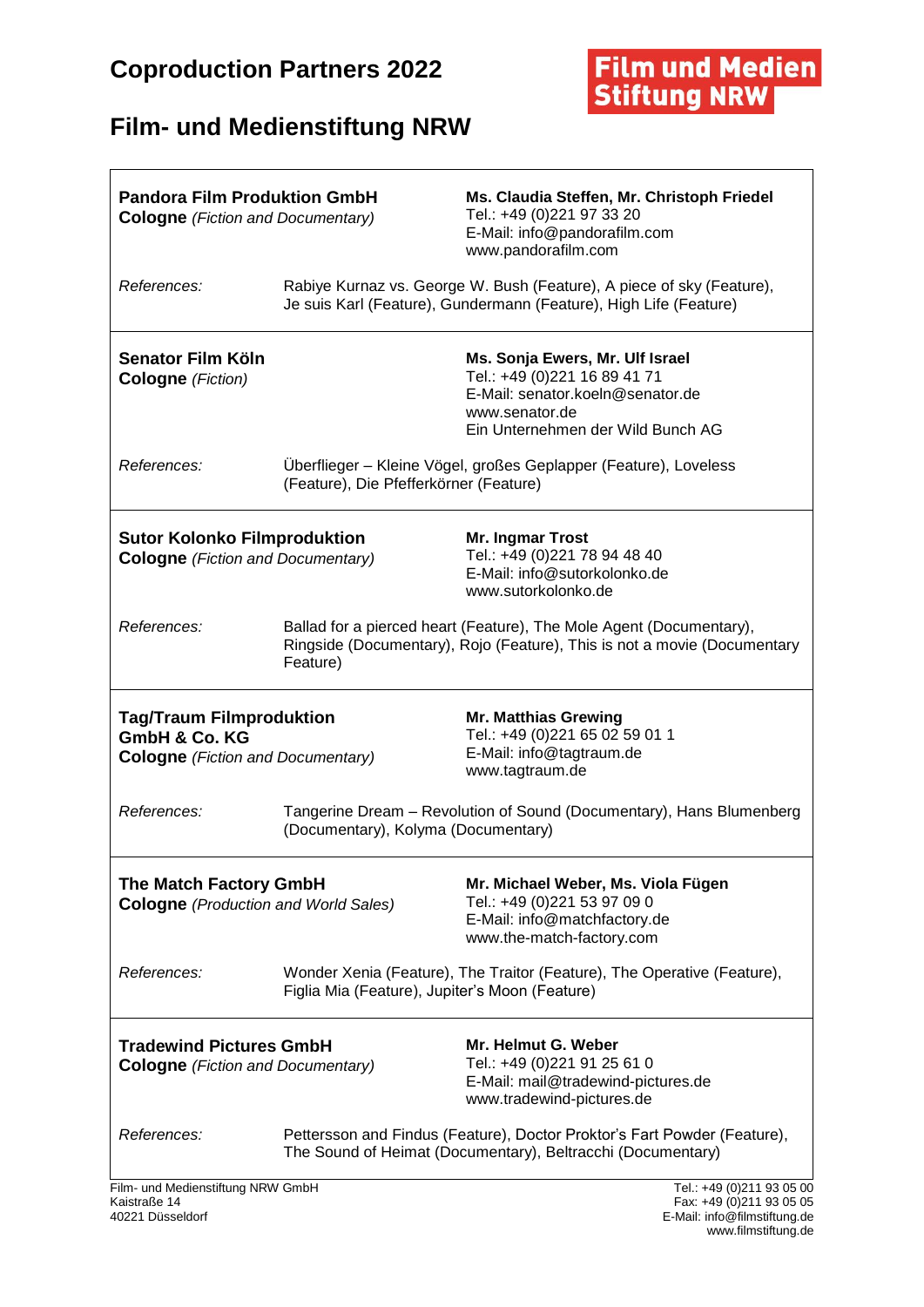#### **Film- und Medienstiftung NRW**



| <b>Trickstudio Lutterbeck GmbH</b><br><b>Cologne</b> (Animation)                                                          |                                         | <b>Mr. Richard Lutterbeck</b><br>Tel: +49 (0)221.21 64 27<br>E-Mail: info@trickstudio.de<br>www.trickstudio.de                                    |
|---------------------------------------------------------------------------------------------------------------------------|-----------------------------------------|---------------------------------------------------------------------------------------------------------------------------------------------------|
| References:                                                                                                               | Rico & Oscar (Series)                   | Fritzi - A revolutionary Tale (Feature), Molly Monster (Feature),                                                                                 |
| unafilm Köln GmbH<br><b>Cologne</b> (Fiction and Documentary)                                                             |                                         | <b>Mr. Titus Kreyenberg</b><br>Tel.: +49 (0)221 34 80 28 0<br>E-Mail: office@unafilm.de<br>www.unafilm.de                                         |
| <i>References:</i>                                                                                                        |                                         | The River (Feature), The Miracle of the Sargasso Sea, Flatland (Feature),<br>Outside (Documentary), I am not a Witch (Feature)                    |
| <b>Warner Bros. International Television</b><br><b>Production Deutschland</b><br><b>Cologne</b> (Fiction and Documentary) |                                         | Mr. René Jamm<br>Tel.: +49 (0)221 93 47 08 10 0<br>E-Mail: contactgermany@warnerbros.com<br>www.warnerbros.de                                     |
| References:                                                                                                               | Wilsberg (Series), Marie Brand (Series) |                                                                                                                                                   |
| <b>Weydemann Bros. GmbH</b><br><b>Cologne</b> (Fiction and Documentary)                                                   |                                         | Mr. Jonas Weydemann, Mr. Jakob<br>Weydemann<br>Tel.: +49 (0)221 63 06 05 29 0<br>E-Mail: jonas@weydemannbros.com<br>www.weydemannbros.com         |
| References:                                                                                                               |                                         | No one is with the Calves (Feature), System Crasher (Feature), Prélude<br>(Feature), Too far away (Feature), In the middle of the River (Feature) |
| <b>Zeitsprung Pictures GmbH</b><br><b>Cologne</b> (Fiction and documentary)                                               |                                         | <b>Mr. Michael Souvignier</b><br>Tel.: +49 (0)221 30 06 10 00<br>E-Mail: info@zeitsprung.de<br>www.zeitsprung.de                                  |
| References:                                                                                                               |                                         | Dear Thomas (Feature), Birth of a champion (Feature), Oktoberfest 1900<br>(Series), Mackie Messer - Brechts Dreigroschenfilm (Feature),           |

 $\mathbf{I}$